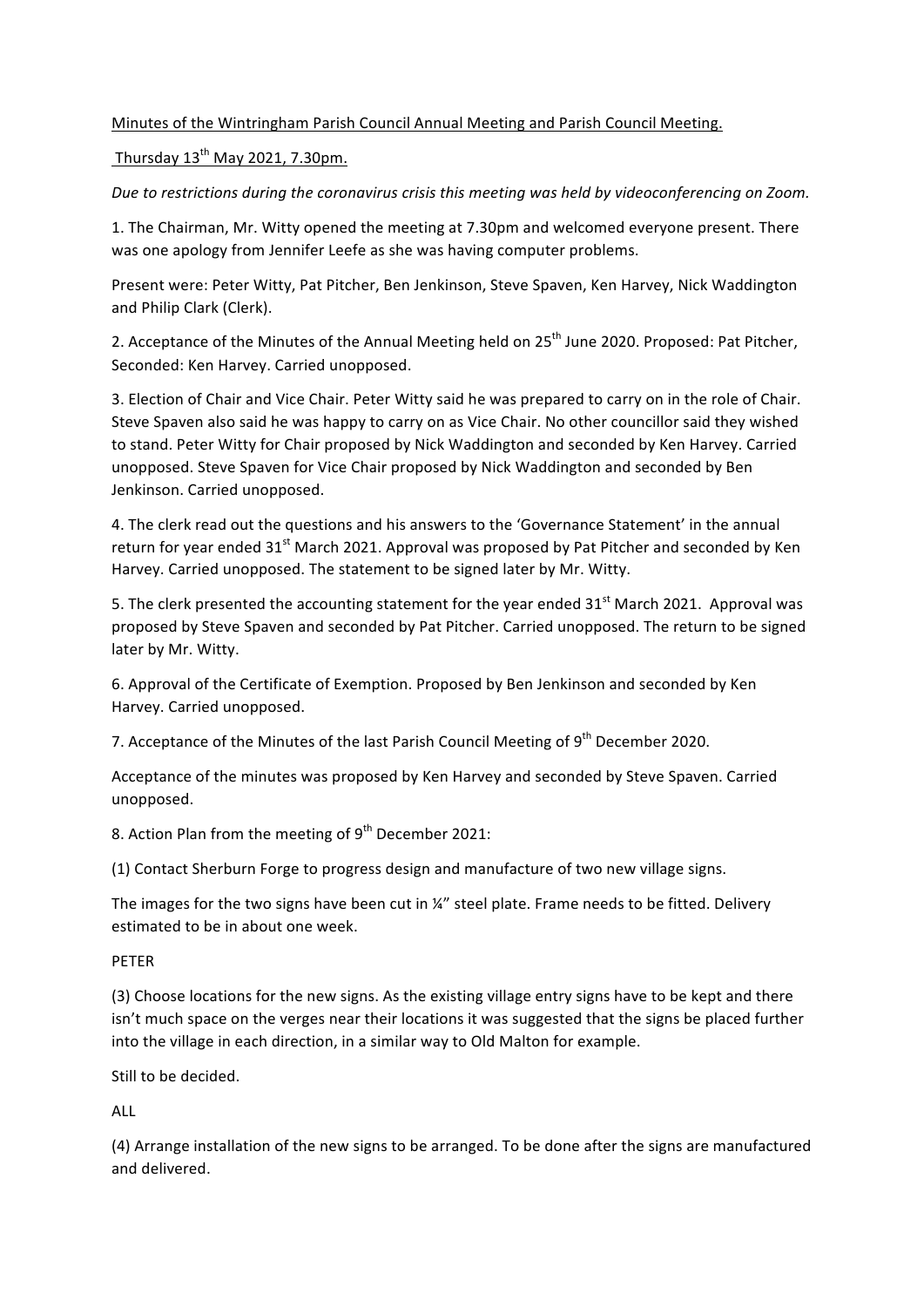Still to be arranged.

### PETER

9. Proposal to remove telephone kiosk.

There has once again been a proposal from British Telecom to remove the telephone kiosk from various locations in Ryedale, including Wintringham.

Gary Housden from RDC has written to the parish council to ask whether they have an objection to the removal of a working telephone and if the telephone is removed whether they wish to 'adopt' the kiosk.

The meeting decided that Wintringham Parish Council do not object to removal of the telephone but do wish to adopt the kiosk. The Clerk to write to Mr. Housden to communicate this.

It is still possible that RDC will object to the removal of the phone as in previous occasions and it will remain in service.

10. Annual Audit Report from Data Protection Officer regarding the Parish Council and the General Data Protection Regulations.

Nick Waddington said that he had contacted the Clerk to check and he confirmed that there have been no changes to data or how it is held in the year since the last annual meeting.

#### 11. Correspondence:

The Clerk said that there was nothing significant to report. Nearly all communication to the council is by e mail and any messages are forwarded to the councillors apart from circulars and advertising.

There were two recent planning applications:

Removal of a pine tree at Centre Cottage.

A side extension and garage at Deighton House.

The councillors have looked at the plans and do not object to either application.

# 12. Any Other Business.

Nick Waddington asked why there was no donation to Ryedale Citizens Advice Bureau shown in the accounts. The Clerk replied that this was because the previous donations were done as 'one offs' due to requests from the CAB.

The Councillors decided that the CAB is a very worthwhile cause and the 50 pound donation should become annual. The Clerk to implement.

Pat Pitcher reiterated her concerns about the size, speed and frequency of lorries travelling through the village. This was strongly backed up by Jennifer Leefe and Ken Harvey.

Ben Jenkinson said he had recently contacted North Yorkshire Highways to ask about the procedure for getting a weight restriction introduced. The reply said that the introduction of a limit was very unlikely as there is no easy alternative route and a restriction would force vehicles onto even smaller